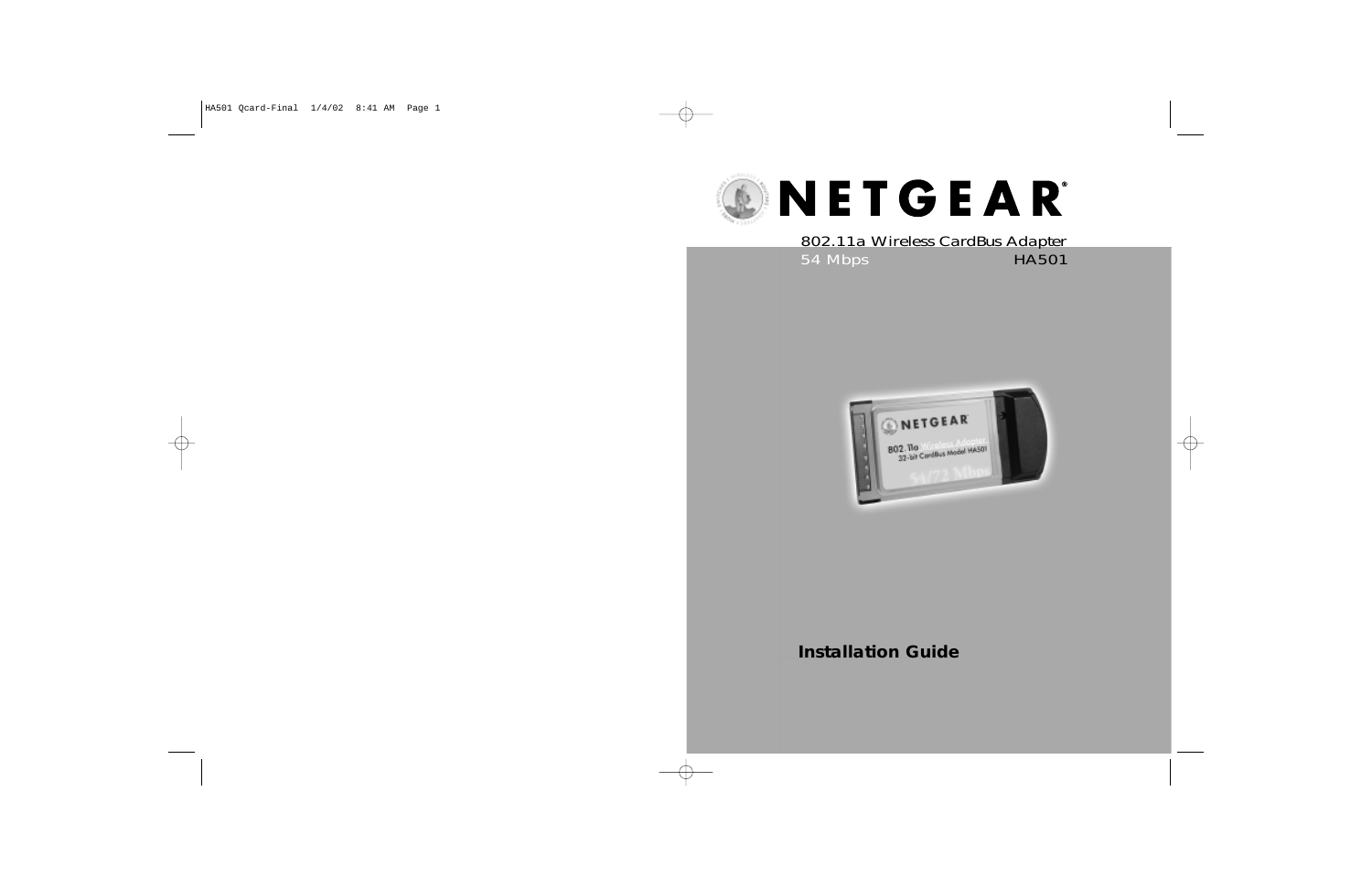**NETGEAR, INC.** 4500 Great America Parkway Santa Clara, CA 95054 USA

Phone: 1-888-NETGEAR E-mail: support@NETGEAR.com www.NETGEAR.com

## **Technical Support**

YOU MUST REGISTER TO OBTAIN TECHNICAL SUPPORT. PLEASE RETAIN PROOF OF PURCHASE and the warranty information.

To register your product, get product support or obtain product information and product documentation, go to http://www.NETGEAR.com. If you do not have access to the World Wide Web, you may register your product by filling out the registration card and mailing it to NETGEAR customer service.

You'll find technical support information at: http://www.NETGEAR.com/ through the customer service area. If you want to contact technical support by telephone, see the support information card for the correct telephone number for your country.

©2002 by NETGEAR, Inc. All rights reserved.

NETGEAR is a registered trademark of NETGEAR, Inc. in the United States and/or other countries. Other brand and product names are trademarks or registered trademarks of their respective holders. Information is subject to change without notice.

## **Introduction**

Thank you for purchasing the NETGEAR HA501 802.11a Wireless CardBus Adapter. This wireless adapter enables you to network various PC's together without physically laying any wire and delivers high-speed wireless performance – up to 54 Mbps, 72 Mbps in turbo mode. It provides small business networks with reliable, standards-based 802.11a LAN connectivity that is protected with industry-standard security. NETGEAR's 802.11a solution is interferencefree and coexists with 802.11b and Bluetooth<sup>TM</sup> devices. It works with Windows® 98, Me, NT 4.0, 2000, and XP operating systems.

This installation guide shows you how to install the adapter and the software for the adapter, and configure it to create a wireless network. Setup is easy—follow the instructions in this guide and your system will be up and running quickly.

If you have problems, there is a troubleshooting section on page 17 to help you. Or you can get more detailed troubleshooting information from the reference guide on the *HA501 Resource* CD-ROM. NETGEAR also offers free support 24 hours a day, 7 days a week on the Web (www.NETGEAR.com), by e-mail (support@NETGEAR.com), and by phone (see the provided support information card for phone numbers).

## **Installation Overview**

Estimated setup time: 10 to 15 minutes

- 1. Determine the configuration of your wireless network.
- 2. Install the wireless adapter.
- 3. Install the wireless configuration utility for the adapter.
- 4. Configure the adapter.
- 5. Test the connection.

**Note:** Users of SystemSoft's CardWizard must install NT 4.0 with Service pack 6 in order for the HA501 Wireless Adapter to function properly.

For more detailed information about installation, troubleshooting, and configuration procedures, see the reference guide on the *HA501 Resource* CD-ROM.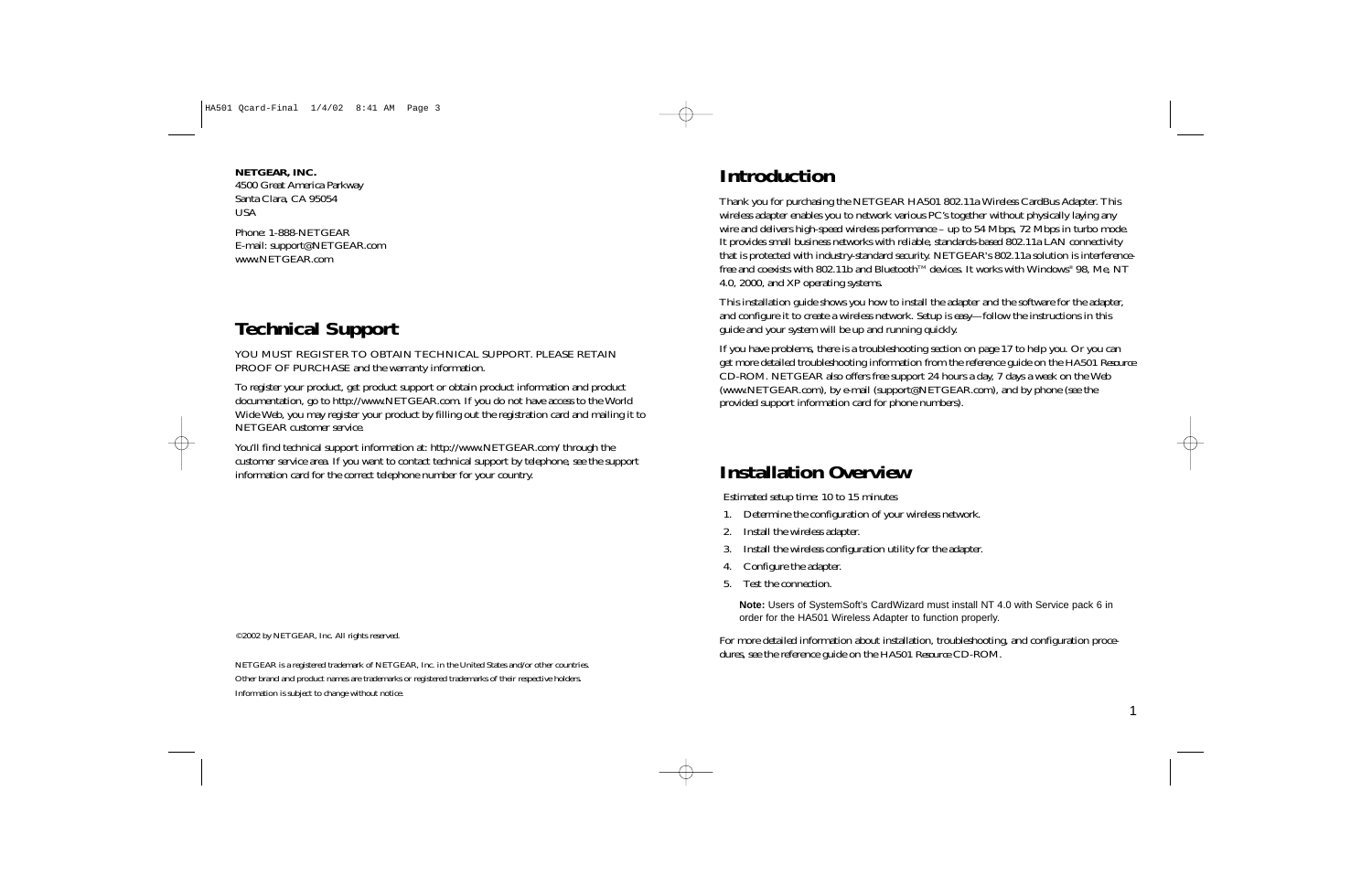## **What's in the Box**

When you open the box, verify that you received everything.

The package includes:

- •HA501 802.11a Wireless CardBus Adapter
- •*HA501 Resource* CD-ROM, including a full reference guide
- •*HA501 Installation Guide* (this document)
- •Warranty and registration card
- •Support information card

If you don't have everything listed above, see the Support information card for contact information. If the support information card is missing, go to www.NETGEAR.com/support\_contacts.html to obtain contact information.

# **Determine the Network Configuration**

To set up the wireless adapter, you need to determine the network setting of your wireless network.

## **Are you running the wireless network in ad-hoc mode or infrastructure mode?**

There are two modes of configuring your wireless adapter: ad-hoc mode or infrastructure mode. In an ad-hoc wireless network, there is no access point. Each node communicates with any other node directly. (A node is a network connection point. For example, a PC in a LAN is a node.)



In the infrastructure mode, the wireless access point bridges between the wired LAN and wireless network. Connecting multiple access points via a wired Ethernet backbone can further extend the wireless network coverage. As a mobile computing device moves out of the range of one access point, it moves into the range of another. As a result, wireless clients can freely roam from one Access Point domain to another and still maintain a seamless network connection.



If you are running a wireless network in infrastructure mode, please set up the access point (such as the NETGEAR HE102 802.11a Wireless Access Point) first, before you set up this wireless adapter.

Ad-hoc mode or infrastructure mode:

**1**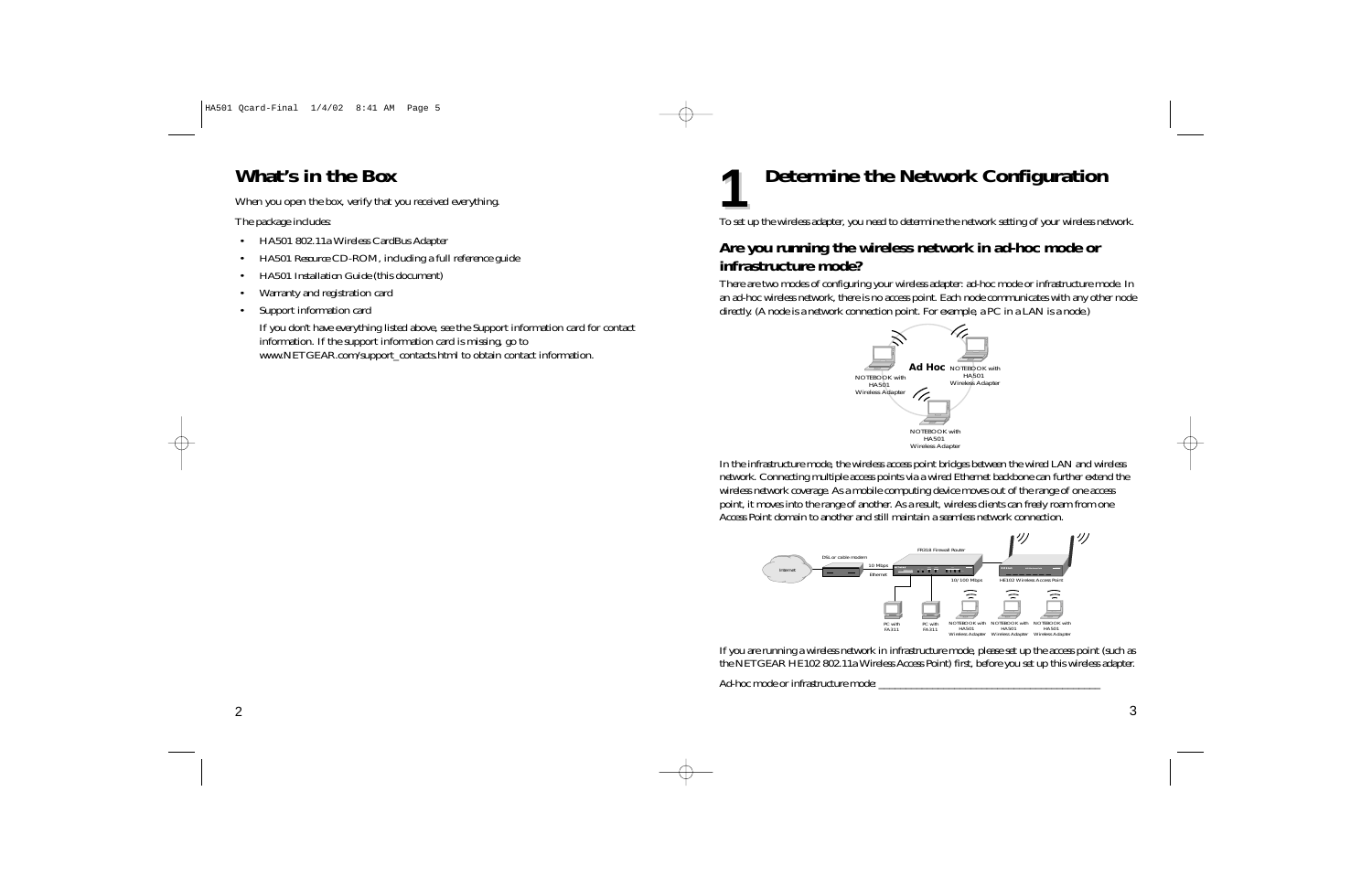### **What is the SSID for your wireless network?**

The Service Set Identification (SSID) is an alphanumeric character string identifying the wireless local area network. The HA501 Wireless Adapter can only communicate with wireless NICs or access points configured with the same SSID. For the access point and wireless nodes to communicate with each other, all must be configured with the same SSID. Either the SSID for your wireless network was assigned in a preexisting wireless network or, if there was no preexisting wireless network, you must create the SSID just as you would create a network name, using from 1 to 32 characters and not including any spaces or hyphens between characters.

 $SSID:$ 

#### **Which wireless channel to use?**

When the HA501 Wireless Adapter is configured to operate in Infrastructure mode, it automatically scans through all eight available channels (three when in turbo mode) for the closest access point to associate with. When the HA501 Wireless Adapter is configured to operate in ad-hoc mode, one of the HA501 Wireless Adapters will automatically operate as a virtual access point. There is no need to set up the wireless channel for the wireless adapter.

## **What is the WEP Encryption key?**

The absence of a physical connection between nodes makes the wireless links vulnerable to information theft. To provide a certain level of security from eavesdroppers and hackers, you can (1) enable WEP encryption and (2) create your shared key in the security table of the configuration utility. The HA501 Wireless Adapter supports "shared key" encryption with key sizes from the industry standard 64-bit, 128-bit and 152-bit.

The Shared Key, as well as the key content used by the HA501 Wireless Adapter and the wireless access point or other wireless nodes in the same network, must be the same.

| <b>Encryption</b><br><b>Key Size</b> | # of<br><b>Hexadecimal Digits</b> | <b>Example of Hexadecimal</b><br><b>Key Content</b> |
|--------------------------------------|-----------------------------------|-----------------------------------------------------|
| 64-bit $(24+40)$                     | 10                                | 4C72F08AE1                                          |
| 128-bit $(24+104)$                   | 26                                | 4C72F08AE19D57A3FF6B260037                          |
| 152-bit (24+1280)                    | 32                                | 4C72F08AE19D57A3FF6B26003715DAC2                    |

**Note:** Twenty-four bits in the encryption key are factory preset and not modifiable. A 64-bit encryption key can be represented by ten (10) hexadecimal digits. For a 128-bit encryption key, twenty-six (26) hexadecimal digits need to be provided. For a 152-bit encryption key, thirty-two (32) hexadecimal digits need to be provided.

**Note:** Hexadecimal digits are the first ten numbers of the decimal system (0, 1, 2, 3, 4, 5, 6, 7, 8, and 9) and the letters A, B, C, D, E, and F. Your choice of characters is arbitrary. You might use, for example, a phone number. (Do not use an obvious one, such as your office phone number). The table below shows you some examples of encryption settings.

| F Inhartructure Mode         | IT Ad Hoc Mode         |          |                                    |
|------------------------------|------------------------|----------|------------------------------------|
| Network Name (SSD): CFS      |                        |          | $\blacksquare$                     |
| F Tu-bo-Mode                 | Power Saving: Normal # |          |                                    |
| Security                     |                        |          |                                    |
| IP Exable Security (WEP Key) |                        | Key Size |                                    |
| Shared Kay (Has 0-9.A-F)     |                        |          |                                    |
| $6.8$ my 1                   |                        | 64 bits  | $\overline{\phantom{a}}$           |
| $C$ Kay 2                    |                        | 128 bits | ٠                                  |
| C Ray S. Freeman             |                        | 152 bits | $\left\vert \mathbf{v}\right\vert$ |
| $C$ Kay $d$                  |                        | 64 bits  | $\blacksquare$                     |

Shared Key  $(1 \text{ of } 4)$ :

Key Size (64, 128, or 152 bits): \_\_\_\_\_\_\_\_\_\_\_\_\_\_\_\_\_\_\_

Key Value (Hex 0-9 A-F): \_\_\_\_\_\_\_\_\_\_\_\_\_\_\_\_\_\_\_\_\_\_\_\_\_\_\_\_\_\_\_\_\_\_\_\_\_\_\_\_\_\_\_\_\_\_\_\_\_\_\_\_\_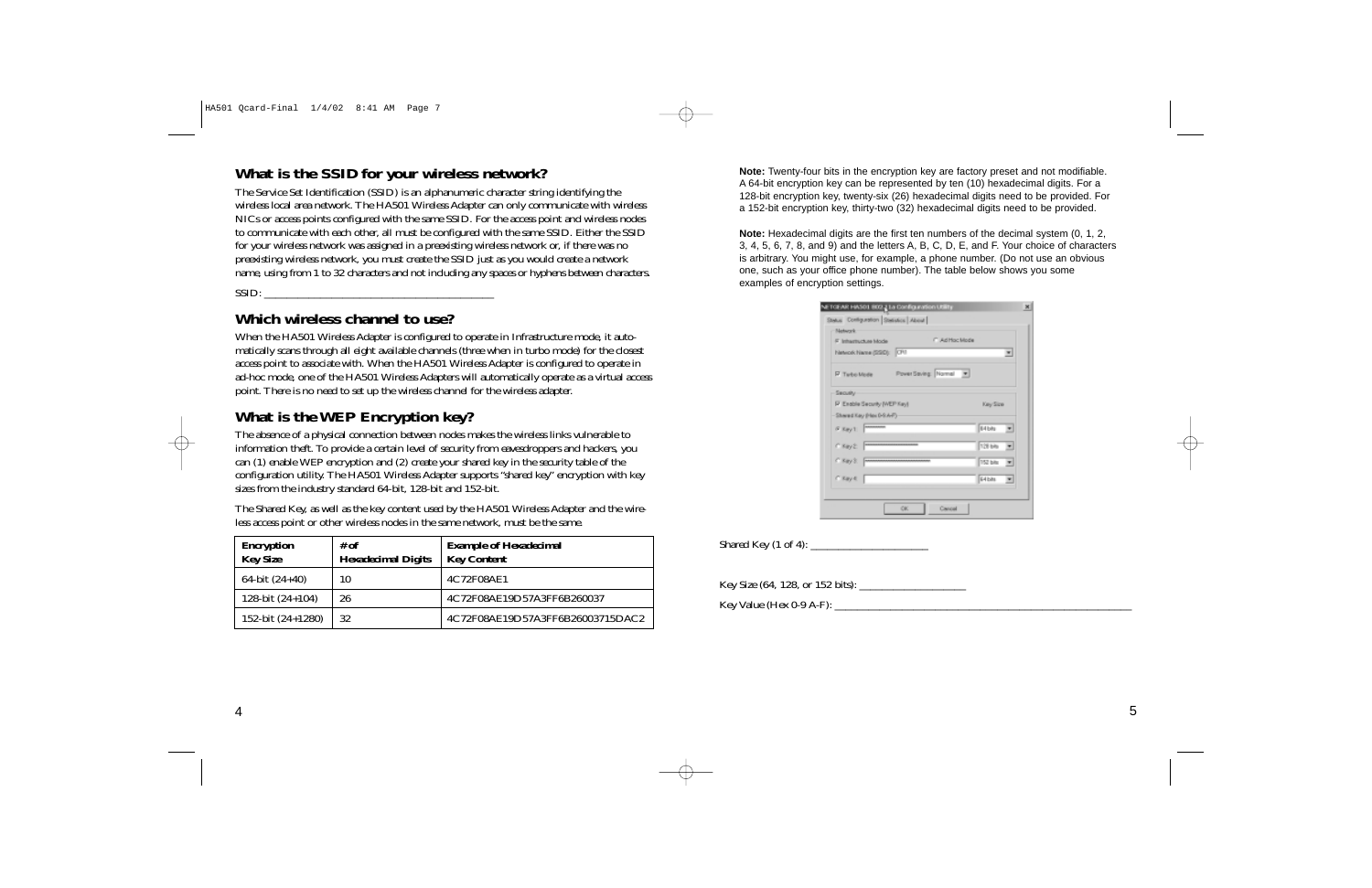

After unpacking the box and determining all the configuration information, you're ready to install the wireless adapter.

### **Install the Wireless Adapter**

The HA501 Wireless Adapter is hot swappable and supports hot insertion, which means that you can insert it into a notebook computer that is either powered on or shut down. You must install the HA501 Wireless Adapter before installing the network driver.

Before you proceed with the installation steps, decide on a name for your network and for each PC (this information is different from the wireless parameters previously mentioned. Each network much have the same workgroup name and each PC must have a unique computer name for Microsoft networking to work properly.)

## **Install the Adapter Driver (First Time Installation)**

This section explains the installation of the Windows 2000 adapter driver. Other versions of Microsoft Windows may respond with different dialog boxes, or the dialog boxes may open in a different sequence than those shown in this guide, but should prompt you for the same information. If you are reinstalling or upgrading the driver, you may need to contact NETGEAR Technical Support for advice. You will find contact information in the Support information card that came with your adapter.

**Note:** You may need your Windows 2000 CD-ROM and the HA501 Resource CD-ROM ready to use in the installation.

**Note:** If the "insert disk" dialog box opens and the "Please insert the disk labeled Windows 2000…" message appears at any time during the installation process, insert the Windows 2000 CD-ROM and click "OK." Then follow the next step in the instructions.

**Note:** To install the driver on Windows XP, 2000, or NT 4.0, you must log in with Administrator privilege.

**Note:** Users of Windows 98 or Me need to install the Windows Message Interface (WMI) to complete the installation of the HA501 Configuration Utility

## **Installation Instructions for Windows 2000**

- 1. If you have chosen to install the card with the PC turned off, turn the power on now. The new hardware is found. Click "Next".
- 2. Insert the HA501 Resource CD-ROM into your CD-ROM drive.
- 3. In the next window, select "Search for a suitable driver for my device (recommended)," and then click "Next."

| ound New Hardware Wizard<br>Isstell Hardware Dovice Drivers<br>operating system. | A device driver is a software program that enables a hardware device to work with an                                                                                                         |        |
|----------------------------------------------------------------------------------|----------------------------------------------------------------------------------------------------------------------------------------------------------------------------------------------|--------|
| This wizers will complete the installation for this device:                      |                                                                                                                                                                                              |        |
| NETOEAR HASE! Weeless Adapter                                                    |                                                                                                                                                                                              |        |
|                                                                                  | A device driver is a software program that makes a hardware device work. Windows needs<br>driver files for your new device. To locate driver files and complete the installation click Next. |        |
| What do you want the wizard to do?                                               |                                                                                                                                                                                              |        |
|                                                                                  | F Search for a suitable driver for my device (recommended)                                                                                                                                   |        |
|                                                                                  | C Display a list of the known drivers for this device so that I can choose a specific driver                                                                                                 |        |
|                                                                                  |                                                                                                                                                                                              |        |
|                                                                                  | 4 Finely<br>New is                                                                                                                                                                           | Cancel |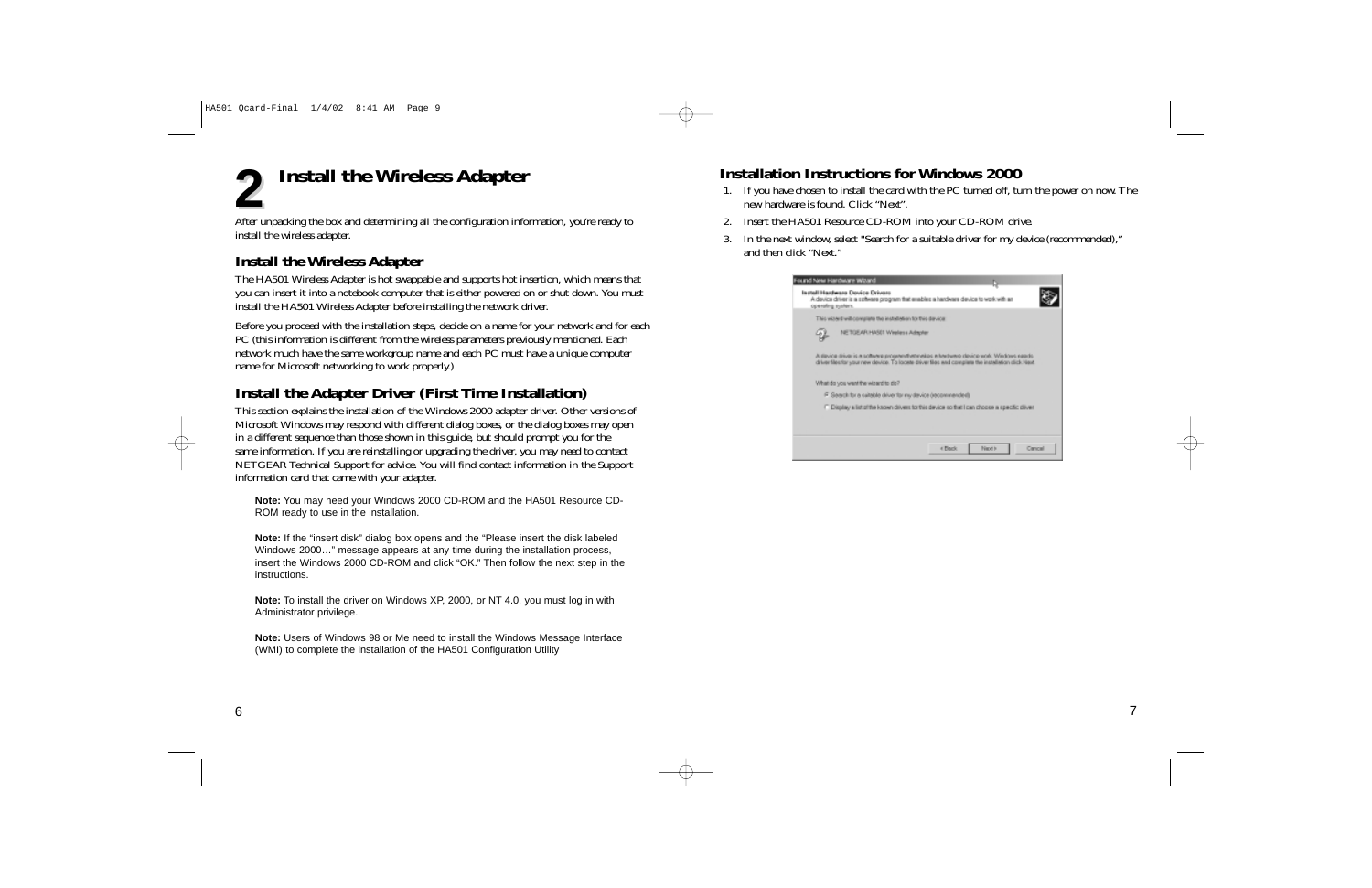4. In the next Found New Hardware Wizard window, select the "CD-ROM drives" search option and click "Next".



5. In the Found New Hardware Wizard window, make sure that the driver name is "D:\netha501.inf" assuming that the driver letter for the CD-ROM drive is "D:". (You should see the correct drive letter that represents your PC's CD-ROM.)



6. Click "Yes" when asked if you still want to install the driver when it is not digitally signed.



7. Click "Finish" at the final Found New Hardware wizard window.

| ound New Hardware Wizard | Completing the Found New Hardware<br>Wizard                   |
|--------------------------|---------------------------------------------------------------|
|                          | NETCEAR HASST Windess Adopter<br>型母                           |
|                          | Windows has finished installing the software for this device. |
|                          | To close this wipped, click Finish.                           |
|                          | <b>Pinish</b><br>4 Block<br>Central                           |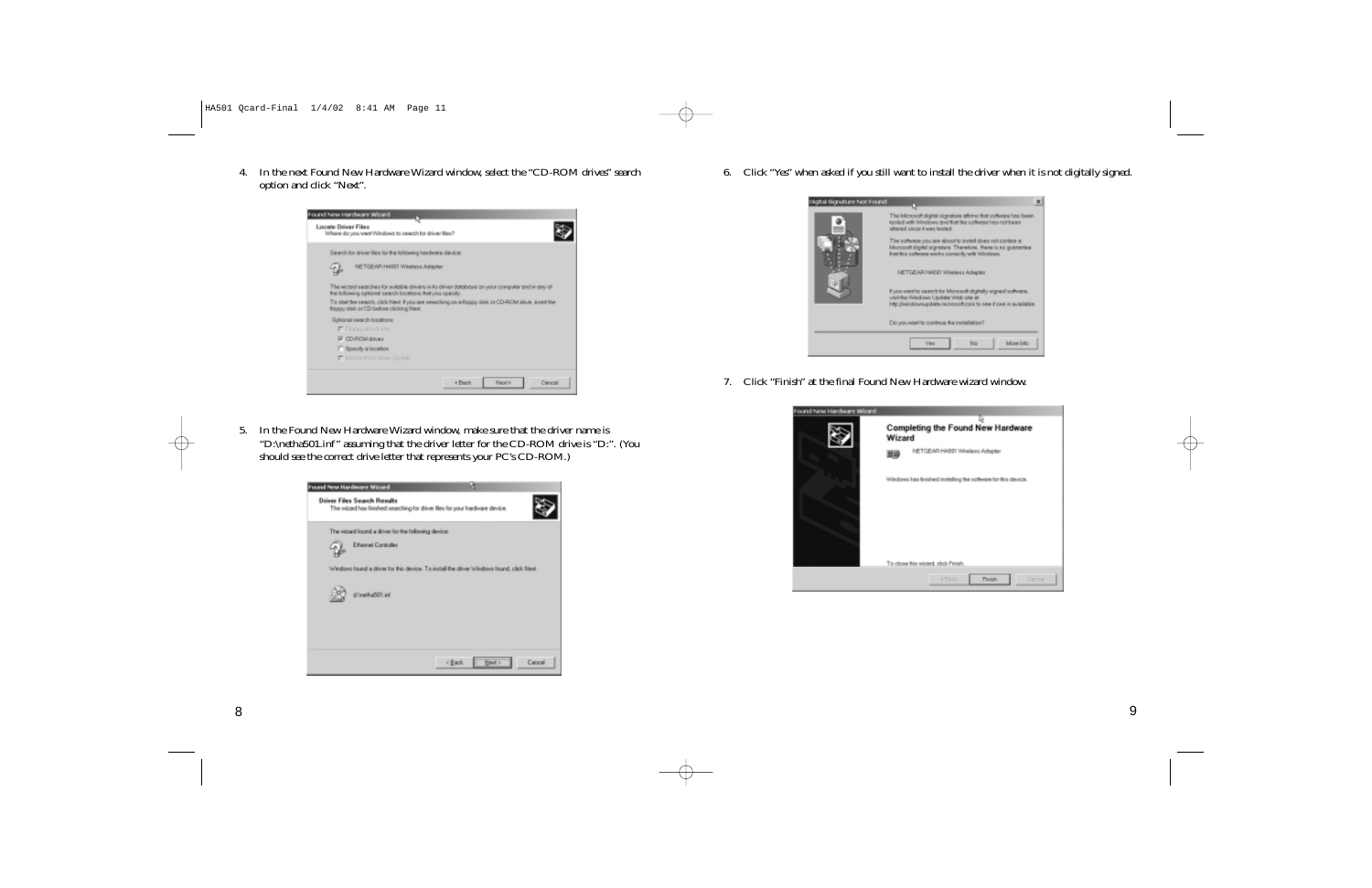## **Verify the Driver Installation**

- 1. Right-click the "My Computer" icon on the Windows 2000 desktop.
- 2. Click and select "Properties" from the pull-down menu.
- 3. Click on the "Hardware" folder tab.
- 4. Click the "Device Manager" button.
- 5. Double-click "Network Adapters".
- 6. Double-click "NETGEAR HA501 Wireless Adapter".
- 7. The pop-up window should indicate that the device is working properly.

| 脚斗 |                                                                          | General Advanced Satings Driver   Resources  <br>NETGEAR HASS! Winniess Adapter #2 |               |
|----|--------------------------------------------------------------------------|------------------------------------------------------------------------------------|---------------|
|    | Device type:                                                             | Metwork adapters                                                                   |               |
|    | Islanutacturer:                                                          | <b>METORAR</b>                                                                     |               |
|    | Location                                                                 | PCI bus 1, device 0, function 0                                                    |               |
|    | Device status<br>This device is working properly.<br>the troubleshooter. | If you are having problems with this device, click Troubleshooter to start         |               |
|    |                                                                          |                                                                                    | $\Delta$<br>w |
|    |                                                                          | Troubleshopter                                                                     |               |
|    | Device usage:                                                            |                                                                                    |               |

## **Install the Wireless Configuration Utility 3**

A wireless LAN configuration utility is provided to give you information on your wireless network, such as signal quality, and to allow you to modify the various configurable parameters of the PC Card.

### **Install the wireless LAN utility**

- 1. Insert the HA501 Resource CD-ROM in the CD-ROM drive. From the Windows 2000 desktop, open "My Computer". Double-click the CD-ROM drive letter to look into the contents of the CD-ROM.
- 2. Double-click the SETUP application icon to start the installation procedure. The InstallShields Wizard opens. Click "Next" to continue.
- 3. Click "Yes" in the software license agreement window to accept the agreement.
- 4. Click "Next" to go past the Product Information window.
- 5. Click "Finish" when the program indicates that the installation is complete.

### **System Tray application**

**Note:** The SysTray (System Tray) resides on one end of the taskbar in the Microsoft Windows desktop. It displays interface icons for memory-resident applications that execute in the background continuously, such as the clock, speaker volume, and virus detection.

The wireless LAN configuration utility installation for the HA501 Wireless Adapter adds a configuration and status reporting utility icon in the SysTray. Once you have completed the utility installation, the Windows 2000 SysTray should show the icon in different colors.

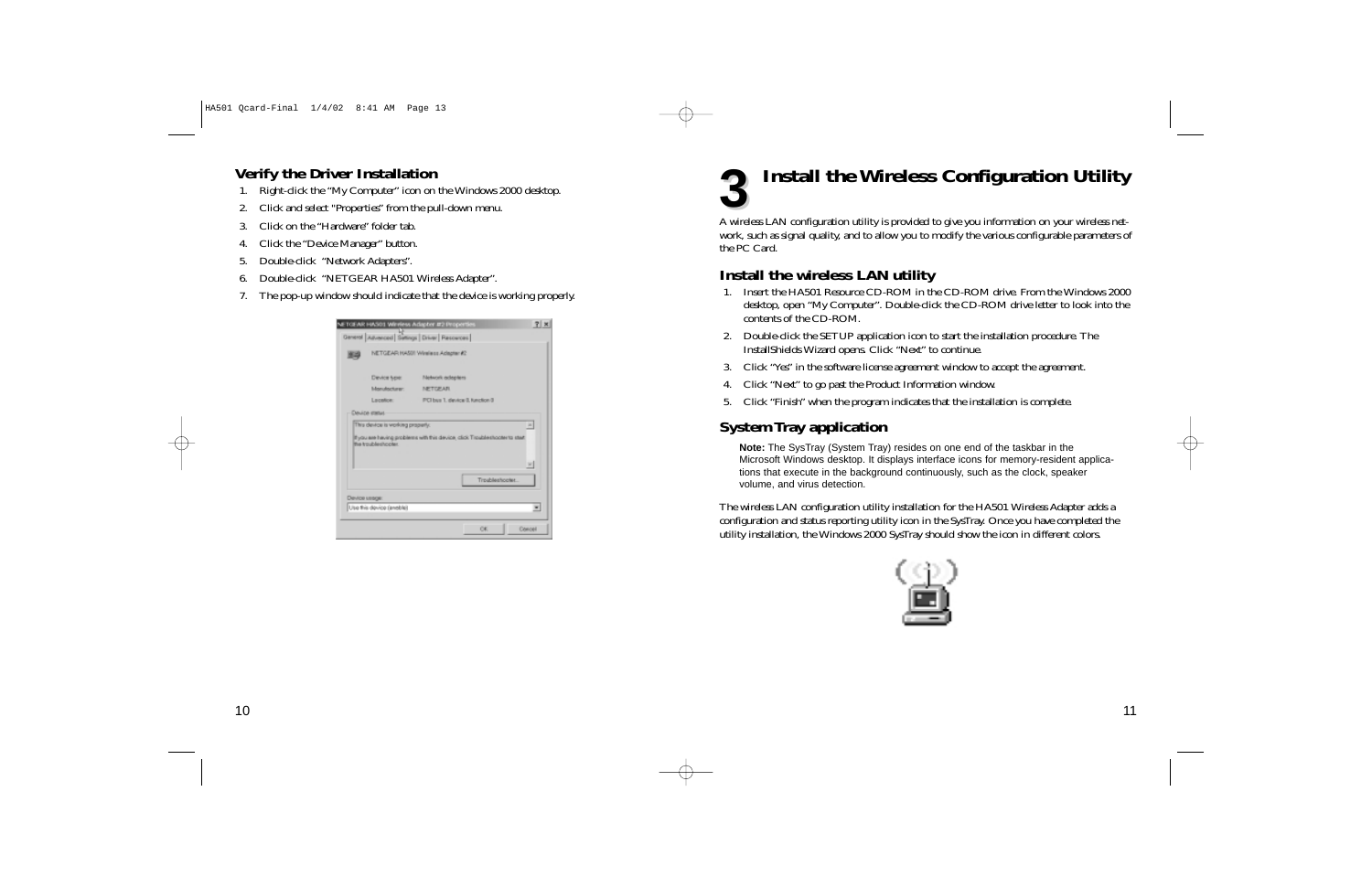| <b>Icon color</b> | <b>Ad-hoc mode</b>                                                                      | Infrastructure mode                                                                                                                                  |
|-------------------|-----------------------------------------------------------------------------------------|------------------------------------------------------------------------------------------------------------------------------------------------------|
| <b>Red</b>        | The wireless adapter has not<br>initiated communication<br>with any other wireless node | Either the wireless adapter is not able<br>to link to any access point, or the<br>link between the wireless adapter and<br>the access point is lost. |
| <b>Yellow</b>     | N/A                                                                                     | The link condition between the<br>wireless adapter and the associated<br>access point is weak.                                                       |
| Green             | The wireless adapter has<br>communicated successfully<br>with another wireless node.    | The wireless adapter has established<br>good communication with an access<br>point and the signal is strong.                                         |

## **Configure Wireless Parameters for 4** Configure W<br>**4** the Adapter

Double-click the wireless SysTray icon to activate the wireless adapter configuration utility for the HA501 Wireless Adapter. The wireless utility program also can show the status of the adapter card and the signal strength connection to the access point.

| NETCEAR HASO1 802.11a Configuration Utility<br>Stefus Contiguestion Stefation About | ×<br>œ          |
|-------------------------------------------------------------------------------------|-----------------|
| <b>NETGEAR</b><br>HETGERY We shown LAST Configuration USBS;                         |                 |
| - Ganorel<br>Consecrto: CR1                                                         | Signal Strength |
| AP MAC Address: 00-83-7F-A0-00-27                                                   | 103%            |
| Network Mode: Infrastructure<br>Chansel/Frequency: 42 / 5.21 GHz                    | 76%             |
| Transmit Fishe: 48 Mops                                                             | œN.             |
| Receive Rete: 48 Mops<br>Encryption: WEP Enabled                                    |                 |
|                                                                                     |                 |
| Crevent<br>OK.                                                                      |                 |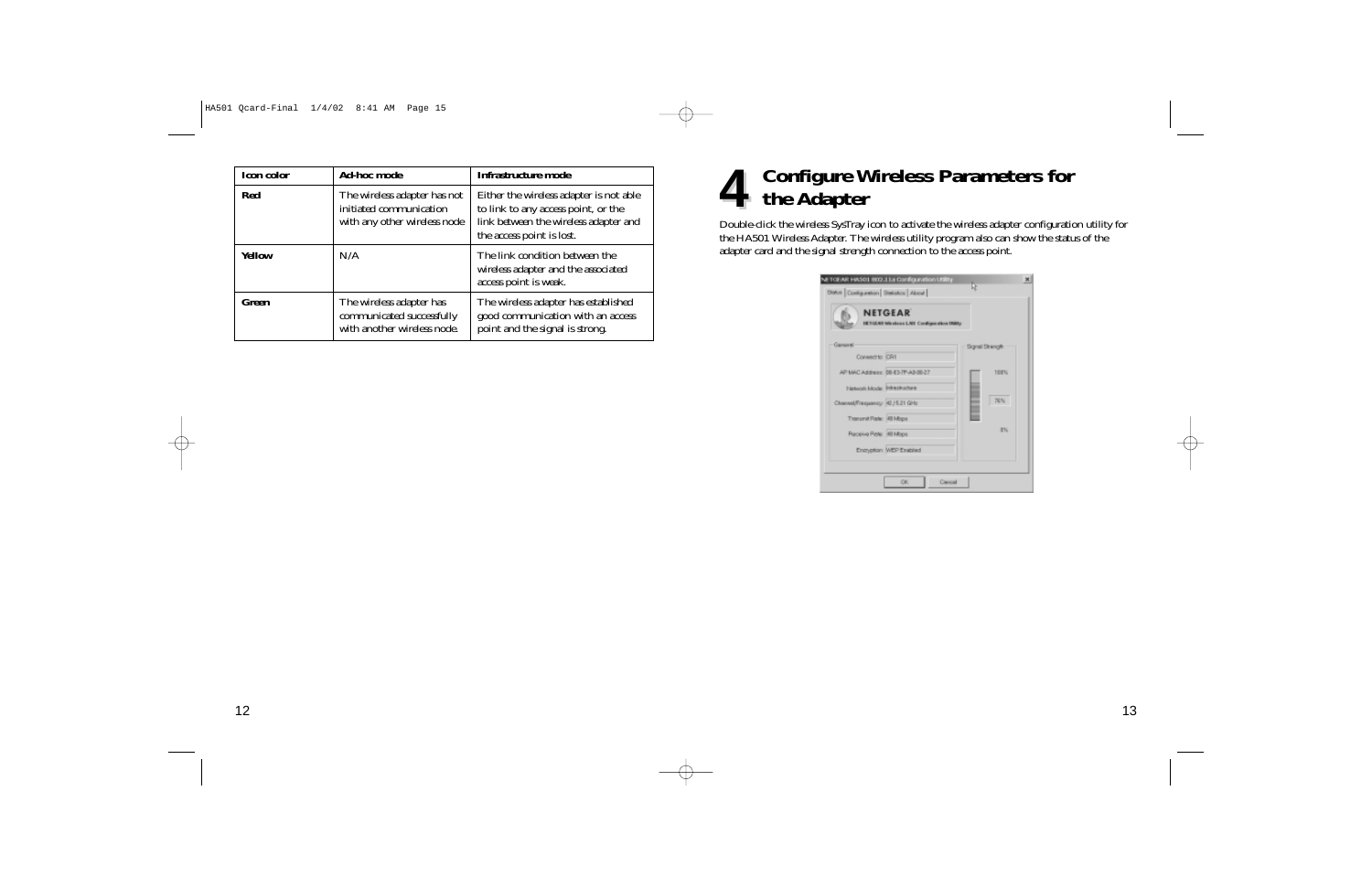You can click on the configuration folder tab in the window to modify any wireless parameter. The configurable parameters of the HA501 Wireless Adapter are shown here. Follow the parameters determined previously to configure the wireless adapter.

| F. Inhartschas Mode          | <b>CAdiffoc Mode</b>  |                            |
|------------------------------|-----------------------|----------------------------|
| Network Name (SSD): CF1      |                       | $\blacksquare$             |
| F Turbo Mode                 | PowerSaving: Normal v |                            |
| Security                     |                       |                            |
| IP Exable Security (WEP Key) |                       | Key Size                   |
| Shared Kay (Has 0-9.A-F)     |                       |                            |
| $6.8$ m/1                    |                       | 64 bits<br>ᅬ               |
| $C$ Kay 2.                   |                       | 128 bits<br>$\overline{ }$ |
| C Key S: [m                  |                       | <b>152 bits</b><br>国       |
| $C$ Kay $C$                  |                       | <b>G4bits</b><br>◾         |

#### The Statistics folder tab allows you to view the packet transmit and receive status.

| Stelus Configuration Shiftshire About   | NETGEAR HASOL B02.11a Configuration Utility |
|-----------------------------------------|---------------------------------------------|
| - Transmit/Fleceive Performance         | D                                           |
| тан (браскество).<br>Smare i Орастаство |                                             |
|                                         |                                             |
| p.+ 104 packakel<br>www.r Opacliamher   |                                             |
| -Trensmit/Processe Stellstics           |                                             |
| Transmit Packets:                       | 1713                                        |
| Receive Packetc                         | 2858                                        |
|                                         |                                             |

**Note:** Users of Windows 98 or Me must reboot after making any configuration changes in the HA501 Configuration Utility.

**Note:** Users of Windows XP will have increased configuration capability if they use the HA501 802.11a Configuration Utility instead of using Windows XP to configure the wireless network settings. The Zero Configuration feature can be disabled in the Wireless Network Connection Properties window by uncheck the "Use windows to configure my wireless network settings" default setting.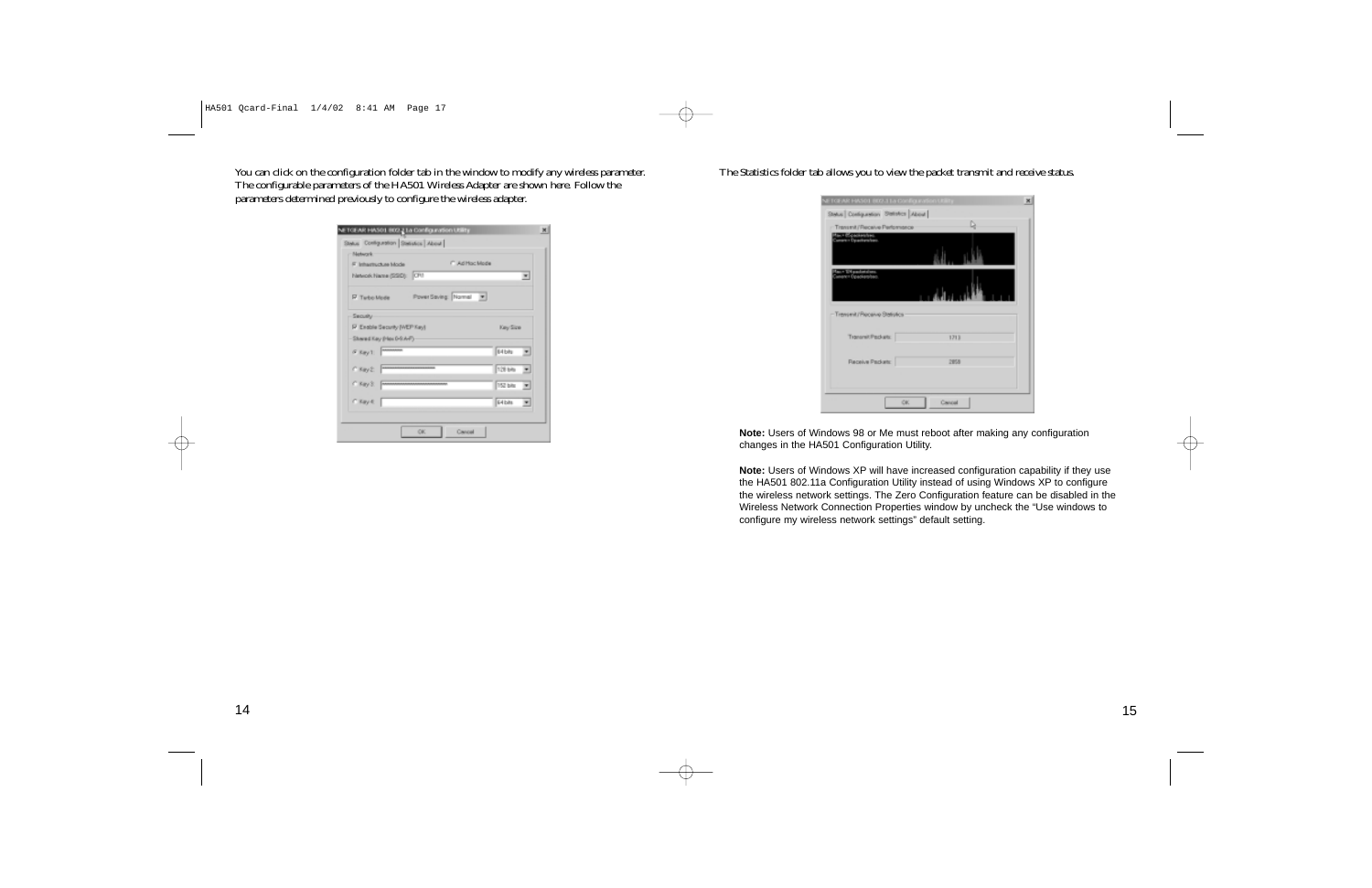## **Test the Connection**

The end panel of the HA501 Wireless Adapter has two lights (LEDs): Power and Network that let you monitor the status of your wireless network:

| <b>LED Activity</b> | <b>Meaning of LED Activity</b>                                 |
|---------------------|----------------------------------------------------------------|
| Alternate blinking  | Looking for a network association                              |
| Slow-rate blinking  | Associated or joined with the network; no activity             |
| Fast-rate blinking  | Associated or joined with the network; activity on the network |

Both of the LED's on the HA501 Wireless Adapter should be blinking together (not alternating) to indicate linking condition between the access point and the wireless adapter.

## **Troubleshooting**

| Problem                                                                                                                   | Cause                                                                                                                                                                                                      | Solution                                                                                                                                                                                                                                                                                                                                                                                                                                                                                   |
|---------------------------------------------------------------------------------------------------------------------------|------------------------------------------------------------------------------------------------------------------------------------------------------------------------------------------------------------|--------------------------------------------------------------------------------------------------------------------------------------------------------------------------------------------------------------------------------------------------------------------------------------------------------------------------------------------------------------------------------------------------------------------------------------------------------------------------------------------|
| No lights are lit on<br>the wireless adapter                                                                              | The wireless card<br>driver is not inserted<br>into the CardBus PC<br>card slot properly or<br>the proper wireless<br>HA501 adapter driver<br>is not loaded.                                               | • Remove and reinsert the wireless adapter.<br>• Check the device manager in Windows to<br>see if the adapter card is properly recognized<br>in the Windows operating system. Reload<br>the driver if necessary.<br>• Try to install the driver in different CardBus<br>PC card slot on your Windows NT system<br>if it's available                                                                                                                                                        |
| The two LED's are<br>blinking alternately                                                                                 | The wireless adapter<br>is not associated to<br>any access point<br>properly. You may not<br>have configured the<br>wireless parameters of<br>the wireless nodes to<br>be the same as the<br>access point. | • The access point may not be powered on.<br>• The access point and the PC card are not<br>configured with the same wireless<br>parameters. Check into the SSID and WEP,<br>Turbo mode option encryption settings.<br>• The access point may be out of range. Try<br>moving the system closer to the access point<br>or readjusting the antenna on the access<br>point. You may also move the access point to<br>a higher location for better signal reception<br>by the wireless adapter. |
| I am associated<br>and access point,<br>but I cannot see the<br>other computers on<br>the Ethernet side<br>of the network | This could be a<br>physical layer<br>problem or a network<br>configuration problem.                                                                                                                        | • Check to make sure that the access point is<br>physically connected to the Ethernet<br>network.<br>• Make sure that the IP addresses and the<br>Windows networking parameters are all<br>configured correctly.                                                                                                                                                                                                                                                                           |